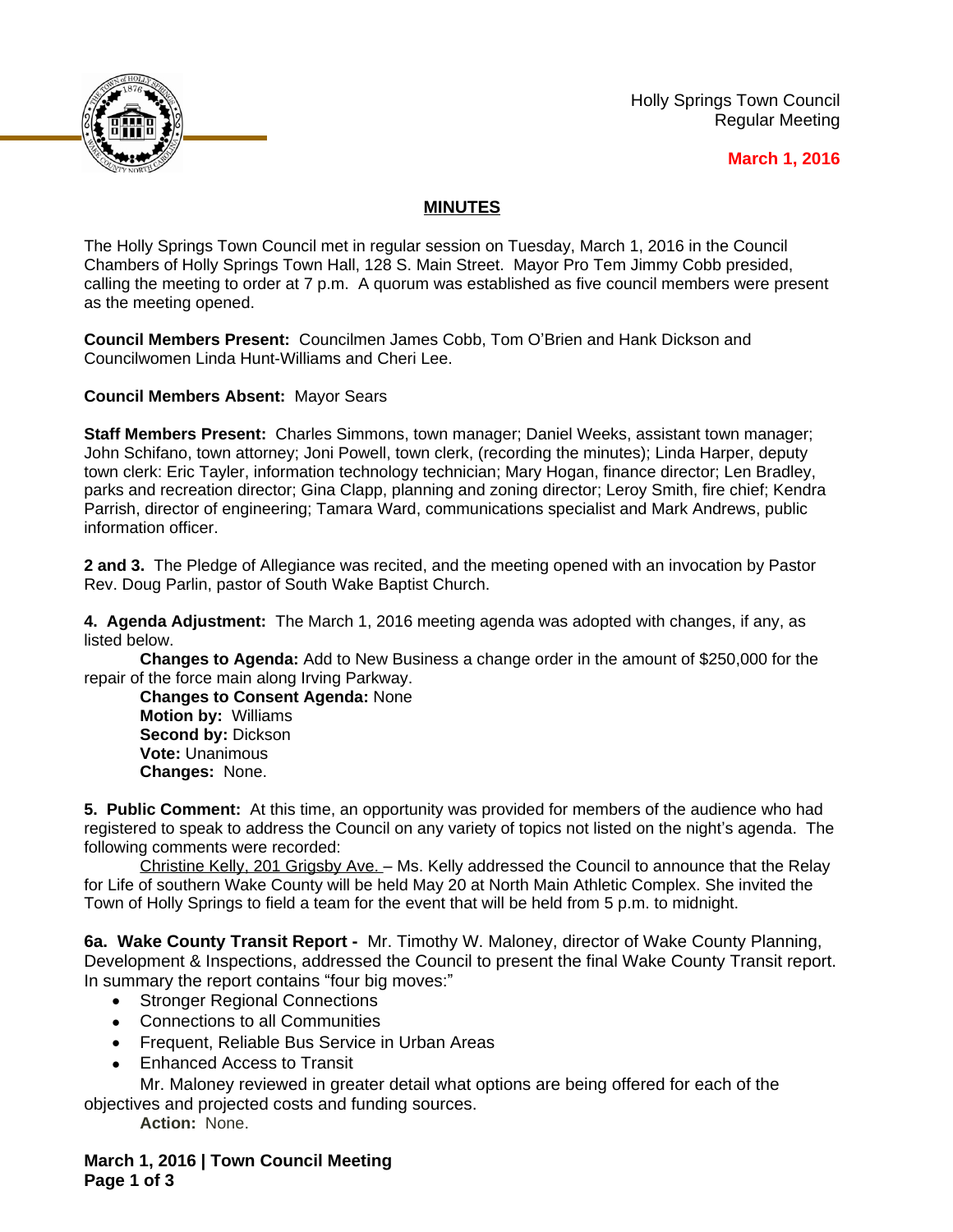**6b. 14-DDI-01, Mims House** – Ms. Clapp said that in accordance with the Town's Downtown Development Investment program, any recipient of funds is to provide a one-year report to the Town Council to provide an update on their business, the use of the funds that were waived/provided, and a status of the required improvements.

Ms. Clapp reported that the party in this agreement have requested a later appearance before the Council since some of the details on which they are to report are not yet finalized. **Action:** None.

**6c. 14-DDI-02, 300 Earp Street –** Ms. Clapp said in accordance with the Town's Downtown Development Investment program, any recipient of funds is to provide a one-year report to the Town Council to provide an update on their business, the use of the funds that were waived/provided, and a status of the required improvements.

On March 3, 2015, the Town Council granted a DDI Agreement to Larry Bernstein for Holly Springs Counseling Center to locate at 300 W. Earp Street. The DDI that was awarded included the waiving of various Town Fees in the amount of approximately \$10,502 – 11,802**.**

The following are the motions that were made granting the Downtown Development Investment for Holly Springs Counseling Center:

Motion to enter into a Downtown Development Investment Agreement with the owners of 300 W. Earp Street to waive certain Town Development Fees for a total expenditure estimated at approximately \$10,502 – 11,802.

Larry Bernstein, 300 Earp Street -- Mr. Bernstein reported that property development costs escalated and project delays have cost him significantly. In conclusion, he said, he and his wifebusiness partner Nancy are nomadic, having set up their business in temporary quarters because the Earp Street project is being weighed down. He claimed that the \$14,000 maximum incentive determined for this property is more like between \$6,000 and \$7,000, when delays and cost overruns are figured in. He calls the assistance insignificant in light of his \$500,000 investment so far. He asked the Council to increase the infrastructure reimbursement to a flat \$25,000 for anyone who applies in the downtown area and has to provide infrastructure. He also asked that a committee of businesses be created to review the process and make suggestions for speeding it up and making improvements.

**Action:** None.

**7. Consent Agenda:** The Council approved a motion to approve all items on the Consent Agenda. The motion carried following a motion by Councilman Dickson, a second by Councilwoman Lee and a unanimous vote. The following actions were affected:

7a. Minutes – The Council approved minutes of the Council's regular meeting Feb. 16 and special meeting held Feb. 19 and 20, 2016.

7b. Fire Marshal Vehicle Purchase – The Council authorized the purchase of a fire marshal vehicle.

7c. Air Packs Purchase - The Council authorized the purchase of air packs for the fire department.

7d. Farmers Market Fee Schedule Amendment - The Council approved amendments to the FY15-16 budget/fee schedule to modify the fees for the Farmers Market.

7e. Personnel Policy Amendment - The Council approved amendments to the personnel policy to allow clarifications to the section on Parks and Recreation incentives to Town employees and elected officials.

7f. Parks and Recreation Policy – The Council approved to update the Parks and Recreation Policy to prohibit motorized recreational passenger vehicles in all parks without written authorization.

**New Business: Irving Parkway Force Main** -- This item was added to the agenda during agenda adjustment.

**March 1, 2016 | Town Council Meeting Page 2 of 3**